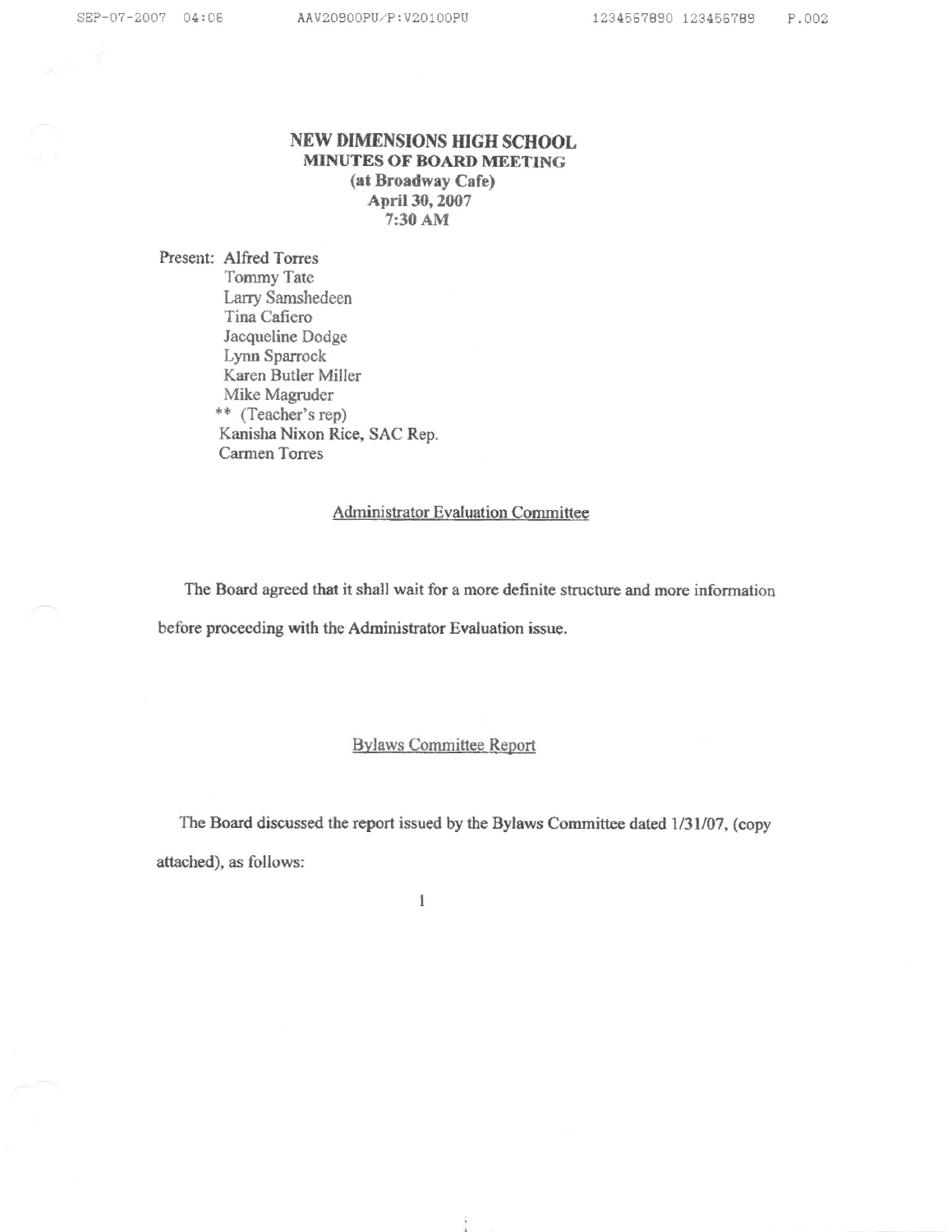Mr. Magruder suggeskd that with respect to Article 2, Organization, paragraph 2.1, Statement of Purpose, that the only change which should be made is the insertion of the wording which is underlined in the Bylaws Committee's Report. Thus, it would read as foliows:

> 2.1.1 Statement of Purpose. The purposes of this Corporation, as expressed in its Articles of Incorporation, shall be forthe purpose of transacting any and all lawful business for which corporations may be incorporated under the Florida Not for Profit Corporation Act, managing, operating, guiding, directing and promoting the New Dimensions High School, a Charter School, organized pursuant to Florida law, and to distribute the whole or any part of the income therefrom and the principal thereof exclusively for charitable, religious,-scientific, literary, or educational purposes, either directly or by eontributions to organizations that qualify as exempt organizations under Section 501@(3) of the Internal Revenue Code and Regulations issued pursuant thereto, as they now exist or as they may hereafter exist.

> > $\overline{c}$

š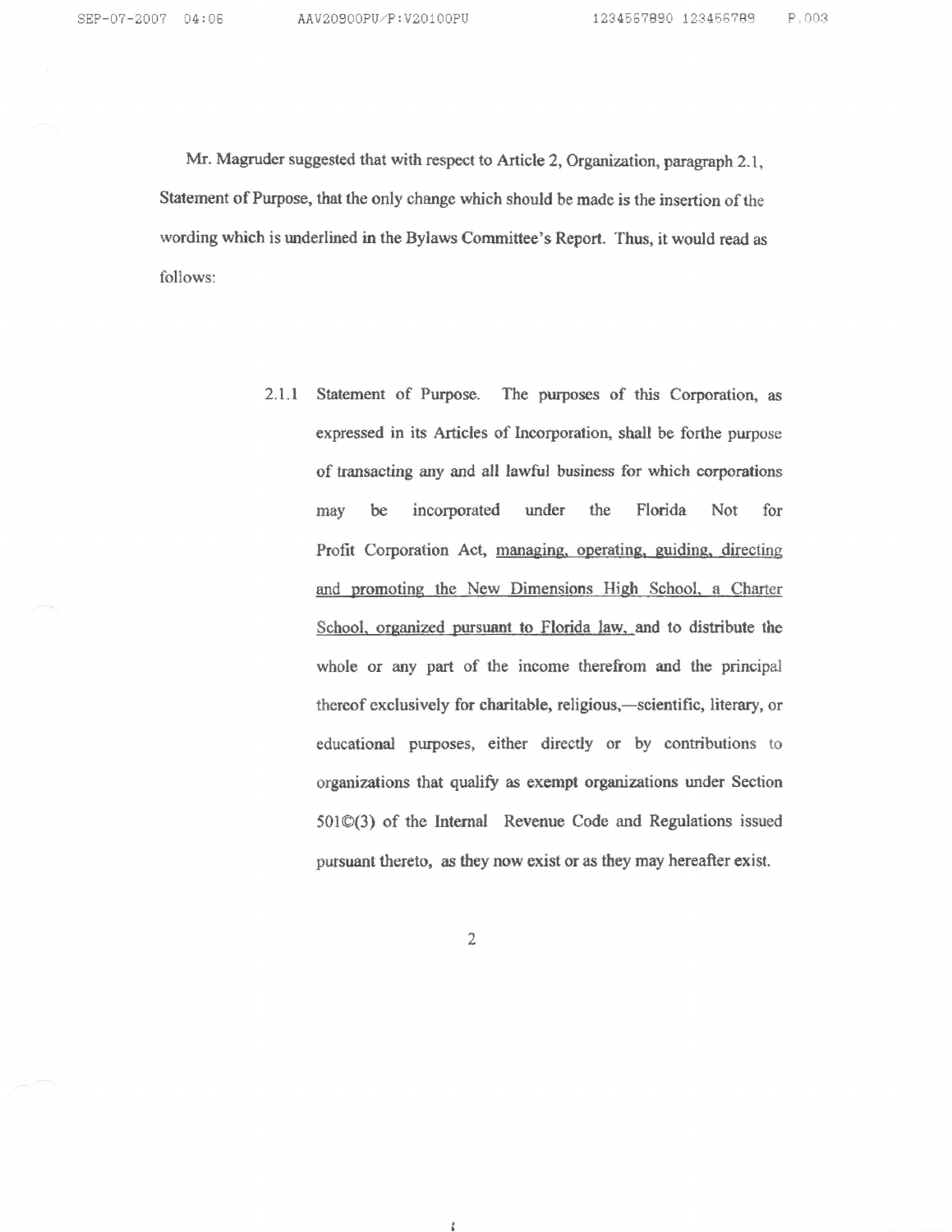Furthermore, it was suggested that Article 4.2.1, Founding Members, be left unchanged.

There was a motion made to accept the Bylaw Committees report with the changes recommended by Mr. Magruder and with Article 4.2.1, Founding Members, left unchanged. This motion was seconded and passed unanimously.

### Teacher Recommendations for Next Year

The music teacher's and media specialist's teaching positions were not renewed.

### SAC Committee Report

The SAC Committee Report submitted by Kinisha Nixon-Rice was discussed. Discussion was also had regarding the opening of Liberty High School, and Liberty's recruifinent of New Dimensions students, It was agreed that representatives of the Board would meet with Superintendent Blaine Muse to discuss the issue of recruitment methods employed by Liberty High School. A uniform policy was also discussed, taking into consideration the adverse impact a uniform policy could have on student enrollment at New Dimensions. It was agreed to put the uniform issue on hold until the next meeting.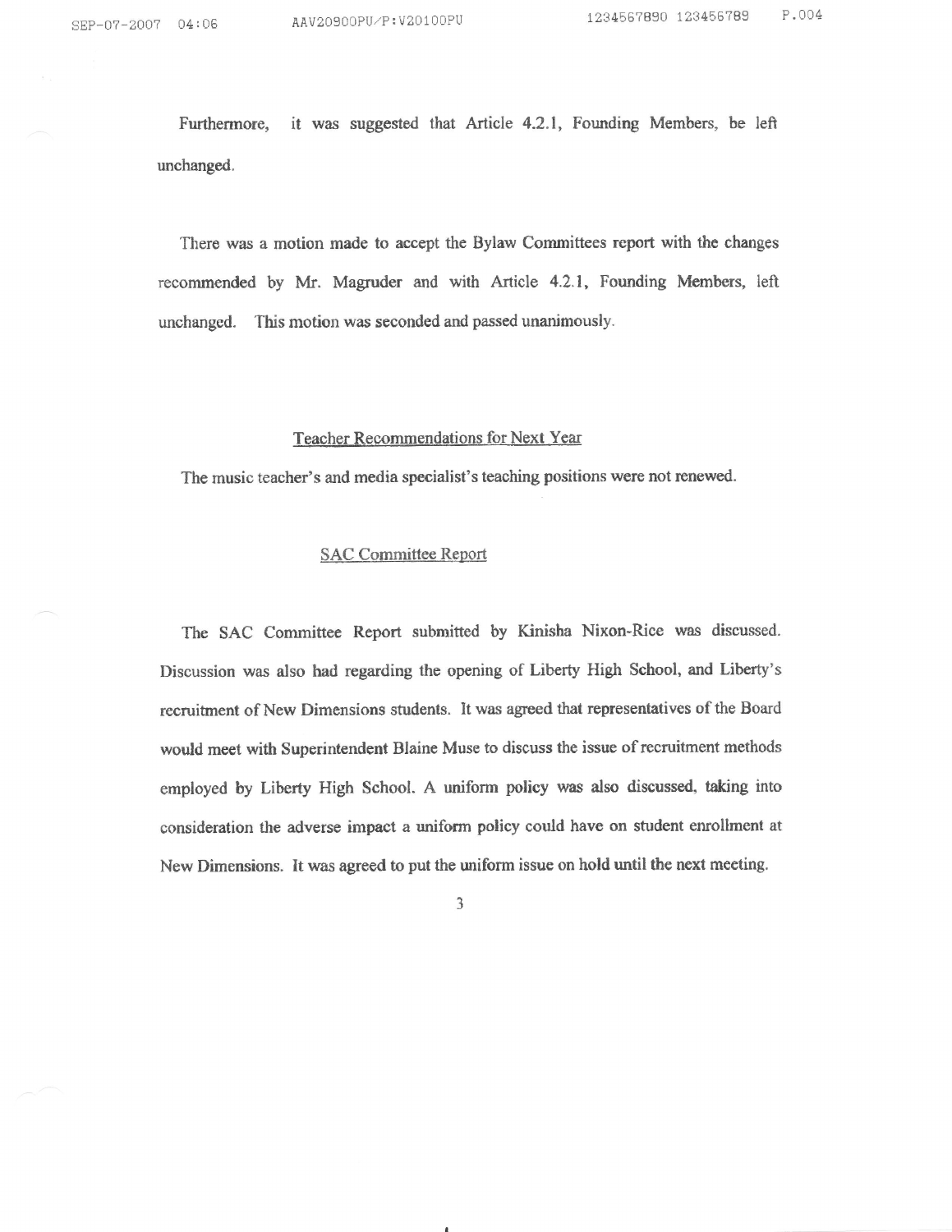## **Teacher Survey Report**

The Teacher Survey Report was discussed. Guidance Counselor was the most requested position. The next most requested position was that of teacher substitute.

## **Assessment Committee**

The cost of insurance and transportation was discussed and it is anticipated that the cost of these items will increase. The Board also discussed that the school may need to get a new reading coach. In addition, the electricity bill is expected to rise because of the new building at the school. Teachers' salaries are also expected to increase.

# Recruitment Committee Report

It was reported that board member Jeff Pashley resigned.

 $\ddot{4}$ 

Á